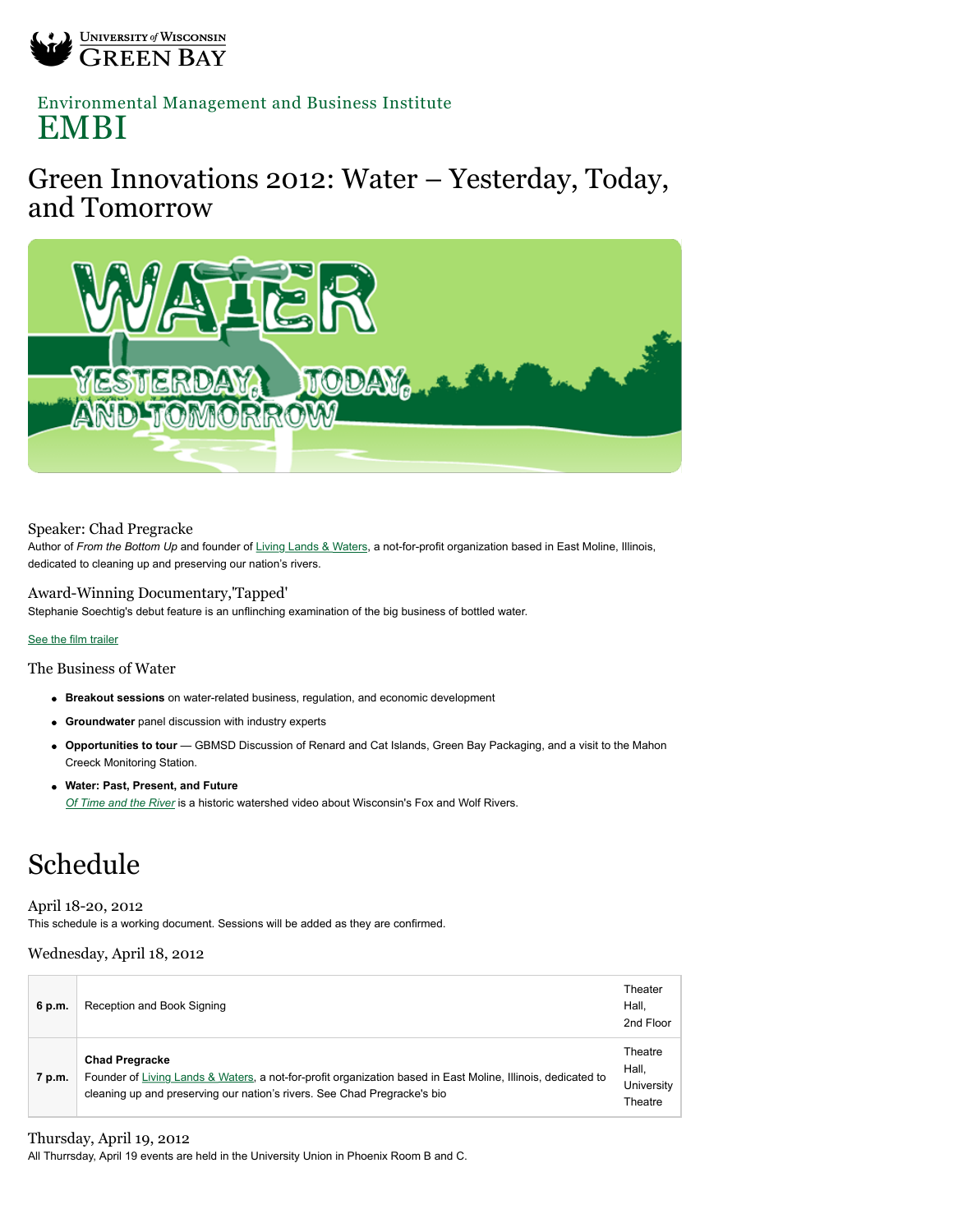| 8:15a.m.            | Registration                                                                                                                                                                                                                                                                                                                                                                                                                                                   |                                                                                                                                                                                                                                                                                                                                                                                                                                                                              |                   |  |  |  |
|---------------------|----------------------------------------------------------------------------------------------------------------------------------------------------------------------------------------------------------------------------------------------------------------------------------------------------------------------------------------------------------------------------------------------------------------------------------------------------------------|------------------------------------------------------------------------------------------------------------------------------------------------------------------------------------------------------------------------------------------------------------------------------------------------------------------------------------------------------------------------------------------------------------------------------------------------------------------------------|-------------------|--|--|--|
|                     | <b>Regional Collaborations Efforts in Watershed Monitoring</b>                                                                                                                                                                                                                                                                                                                                                                                                 |                                                                                                                                                                                                                                                                                                                                                                                                                                                                              |                   |  |  |  |
|                     |                                                                                                                                                                                                                                                                                                                                                                                                                                                                | • Kevin Fermanich, Professor, Natural and Applied Sciences, UW-Green<br>Bay                                                                                                                                                                                                                                                                                                                                                                                                  |                   |  |  |  |
| 8:30a.m.            | <b>Lower Fox River Watershed</b><br>Symposium:                                                                                                                                                                                                                                                                                                                                                                                                                 | • Annette Pelegrin, Coordinator Lower Fox River Watershed Monitoring<br>Project, UW-Green Bay                                                                                                                                                                                                                                                                                                                                                                                |                   |  |  |  |
|                     | Symposium Agenda (pdf)                                                                                                                                                                                                                                                                                                                                                                                                                                         | <b>Student Watershed Projects: 5 Student Teams</b>                                                                                                                                                                                                                                                                                                                                                                                                                           |                   |  |  |  |
|                     |                                                                                                                                                                                                                                                                                                                                                                                                                                                                | • Student Presentations                                                                                                                                                                                                                                                                                                                                                                                                                                                      |                   |  |  |  |
|                     |                                                                                                                                                                                                                                                                                                                                                                                                                                                                | • Video and Poster Session                                                                                                                                                                                                                                                                                                                                                                                                                                                   |                   |  |  |  |
| $11:15$ a.m.        | Lunch<br><b>Student Awards</b><br>Presented by Linda Bartelt, Northeast Wisconsin Educational Resource Alliance<br><b>The Balance Equation</b><br>Learn how students Madison Richards (Horlick High School), Sinclair Richards (McKinley Middle School) and<br>Samantha Noll, (Case High School), all in Racine, took on the issue of clean water in the developing world,<br>creating a documentary of their travels and efforts in Africa and Santa Domingo. |                                                                                                                                                                                                                                                                                                                                                                                                                                                                              |                   |  |  |  |
| $12:30 -$<br>4 p.m. | <b>Tours</b><br>Participants must be wearing<br>long pants and sleeves and<br>sturdy footwear (no sandals,<br>high heels or open toes).<br>Where needed, hard hats,<br>safety glasses and vests will be<br>provided.                                                                                                                                                                                                                                           | Discussion - Renard Island and Cat Island, at the GBMSD Jack Day<br>Education Center with Dean Haen, Interim Director, Brown County Port and<br>Solid Waste Department, John Kennedy, Environmental Programs Manager<br>and Tracy Valenta, Water Resources Specialist, Green Bay Metropolitan<br>Sewerage District<br>Green Bay Packaging, Jennifer Peplinski, Environmental Manager, Green<br>Bay Packaging Inc.<br>Mahon Creek Monitoring Station operated by UW-Green Bay |                   |  |  |  |
| 12:45 p.m.          | Tapped, The Movie                                                                                                                                                                                                                                                                                                                                                                                                                                              | Optional afternoon showing                                                                                                                                                                                                                                                                                                                                                                                                                                                   |                   |  |  |  |
| 3:00 p.m.           | The Balanced Equation,<br>Documentary film                                                                                                                                                                                                                                                                                                                                                                                                                     | Presented by the producers: Madison<br>Richards, Sinclair Richards, and Samantha<br>Noll<br>This documentary, produced by three teenage<br>girls, examines point-of-use water filtration and                                                                                                                                                                                                                                                                                 |                   |  |  |  |
|                     |                                                                                                                                                                                                                                                                                                                                                                                                                                                                | chemical treatment systems which are being<br>implemented in Kenya and the Dominican<br>Republic. It was funded by The Dow Chemical<br>Company in partnership with The Keystone<br>Science School.                                                                                                                                                                                                                                                                           | University Union, |  |  |  |
|                     | Discussion                                                                                                                                                                                                                                                                                                                                                                                                                                                     | <b>Groundwater Panel</b>                                                                                                                                                                                                                                                                                                                                                                                                                                                     | Phoenix Room      |  |  |  |
| 7:00 p.m.           |                                                                                                                                                                                                                                                                                                                                                                                                                                                                | • Bill Nabak, General Manager, Green<br><b>Bay Water Utility</b>                                                                                                                                                                                                                                                                                                                                                                                                             |                   |  |  |  |
|                     | (doors open at $6:30$ p.m.)                                                                                                                                                                                                                                                                                                                                                                                                                                    | • Patricia Terry, Professor, Natural and<br>Applied Sciences, UW-Green Bay                                                                                                                                                                                                                                                                                                                                                                                                   |                   |  |  |  |
| 7:30 p.m.           | Tapped, The Movie<br>www.tappedthemovie.com                                                                                                                                                                                                                                                                                                                                                                                                                    | Is access to clean drinking water a basic<br>human right, or a commodity that should be<br>bought and sold like any other article of<br>commerce? Stephanie Soechtig's debut<br>feature is an unflinching examination of the big<br>business of bottled water. See the film trailer                                                                                                                                                                                          |                   |  |  |  |

### Friday, April 20, 2012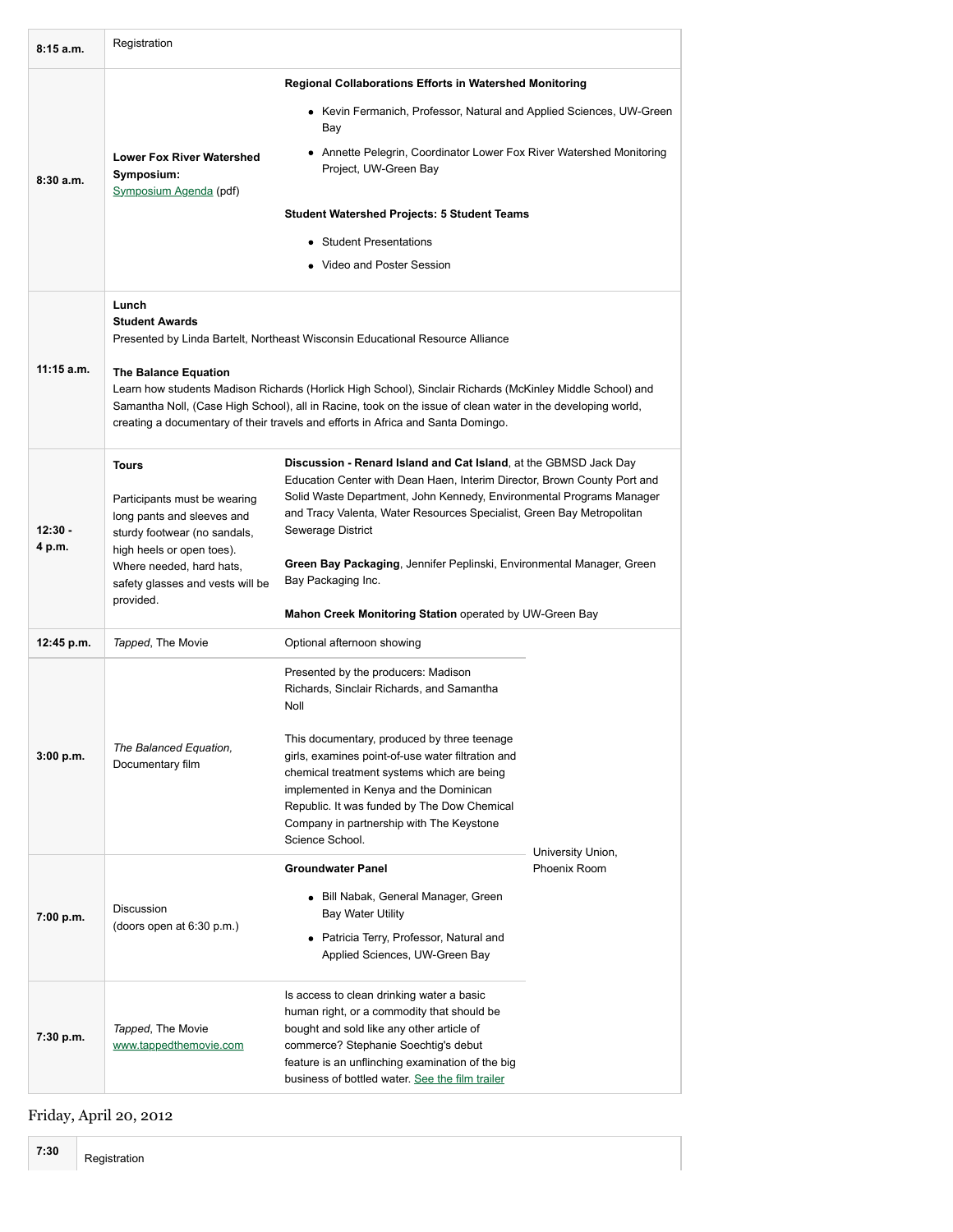| a.m.          |                                                                                                  |                                       |                                                                                                                                                                                                                                                                                                                                                                                                   | University Union                           |  |
|---------------|--------------------------------------------------------------------------------------------------|---------------------------------------|---------------------------------------------------------------------------------------------------------------------------------------------------------------------------------------------------------------------------------------------------------------------------------------------------------------------------------------------------------------------------------------------------|--------------------------------------------|--|
| 8:30<br>a.m.  | Introductions - UW-Green Bay Chancellor Thomas Harden and Professor John Stoll, UW-<br>Green Bay |                                       |                                                                                                                                                                                                                                                                                                                                                                                                   |                                            |  |
| 8:30<br>a.m.  | Bay<br>Speakers:                                                                                 | Consulting, Inc.<br>Sewerage District | Waters of Green Bay - Past, Present and Future<br>Moderator: John Stoll, Professor of Public and Environmental Affairs (Economics), UW-Green<br>• History of the Bay - Paul Wozniak, Energy Practice Senior Consultant, Navigant<br>• Ongoing Monitoring - John Kennedy, Environmental Manager, Green Bay Metropolitan<br>• Moving Forward - Timothy Nixon, President, Green Bay Water Commission | Phoenix Room B,<br>University Union        |  |
|               | <b>Breakout</b><br>Sessions                                                                      | Track<br>1                            | <b>Business Track</b><br>Moderator: Prof. John Katers, UW-Green Bay<br><b>Speakers:</b><br>• Victor Menting, Environmental Manager, OMNOVA Solutions Inc.<br>• Jennifer Peplinski, Environmental Manager, Green Bay<br>Packaging Inc.                                                                                                                                                             | 1965 Room,<br>University Union             |  |
| 10:00<br>a.m. |                                                                                                  | Track<br>2                            | <b>Regulatory Track - Fox River</b><br>Moderator: Jeff Cook, UW-Green Bay<br>Speakers:<br>• Dennis Hultgren, Principal Consultant, ENVIRON<br>• Michael Kraft, Professor Emeritus, Political Science and Public<br>and Environmental Affairs, UW-Green Bay                                                                                                                                        | Phoenix Room<br><b>B, University Union</b> |  |
|               |                                                                                                  | Track<br>3                            | <b>Water: Local Economic Opportunities and Impacts</b><br>Moderator: John Stoll, Professor of Public and Environmental Affairs<br>(Economics), UW-Green Bay<br>Speakers:<br>• Dean Haen, Interim Director, Brown County Port and Solid Waste<br>Department<br>• Aaron Schuette, Principal Planner, Brown County Planning<br>Commission, Wisconsin-Fox Heritage Parkway                            | Phoenix Room A,<br><b>University Union</b> |  |
|               |                                                                                                  | Track<br>1                            | <b>Business Track</b><br>Moderator: John Katers, Professor, Natural and Applied Sciences, UW-<br>Green Bay<br>Speakers:<br>• Larry Collins, Environmental Manager, JBS Packerland<br>• Steve Teclaw, Quality Associate, TOSCA Ltd.                                                                                                                                                                | 1965 Room,<br><b>University Union</b>      |  |
| 11:15<br>a.m. | <b>Breakout</b><br>Sessions                                                                      | <b>Track</b><br>2                     | Regulatory Track - Surface and Groundwater Quality<br>Moderator: Kevin Fermanich, Professor, Natural and Applied Sciences,<br>UW-Green Bay<br>Speakers:<br>• James Baumann, Water Quality Bureau, WDNR<br>• John Luczaj, Professor, (Geoscience) Natural and Applied<br>Sciences, UW-Green Bay                                                                                                    | Phoenix Room B,<br>University Union        |  |
|               |                                                                                                  |                                       | Water: Regional and International Economic Opportunities and<br><b>Impacts</b><br>Moderator: Jeff Cook, UW-Green Bay<br>Speakers:                                                                                                                                                                                                                                                                 |                                            |  |
|               |                                                                                                  | Track                                 |                                                                                                                                                                                                                                                                                                                                                                                                   | Phoenix Room A.                            |  |